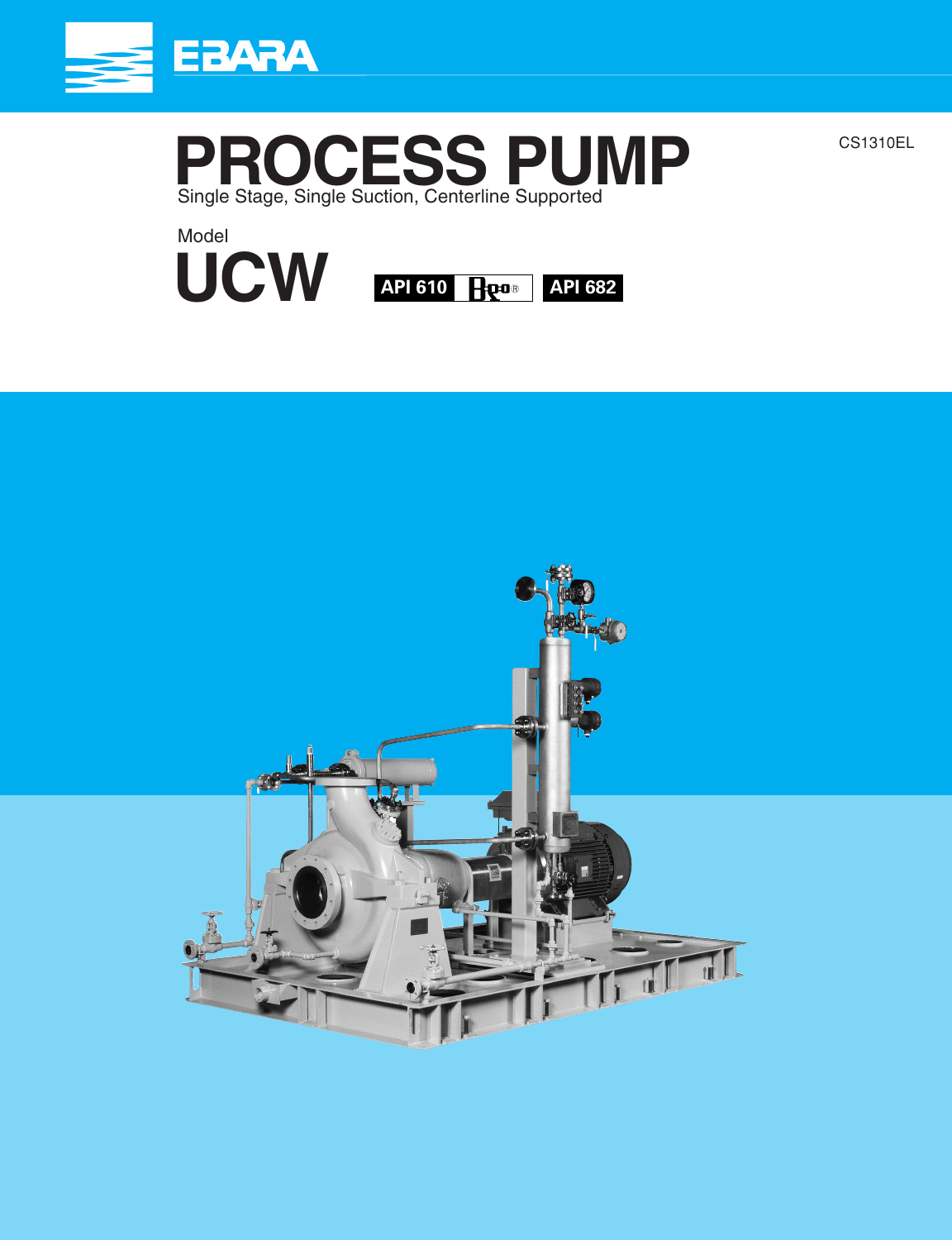# **Metallurgy** Part Name Casing SCPH2/A216WCB SCPL1/A3 Impeller SCS1/CA15 or CA6NM SCS13A/A7 Impeller Wear Ring SUS420J2/AISI420 SUS304/AI Shaft ScM440/AISI4140 SUS304/AISI304 SUS304/AISI4140 Case Wear Ring SUS403 or 420J1/AISI420 SUS304/AI Packing Sleeve SUS420J2/AISI420 SUS304/A

Notes: Following materials supplied on request: 304L S. Steel, 329J1 S. Steel, Hastelloy, 20 Alloy, Monel. Standard Materials  $\overline{\phantom{a}}$ Optional Materials

## **Construction**

#### EBARA MODEL UCW

PROCESS PUMPS of single stage, single suction, centerline supported, horizontal design have been widely used in petroleum refineries, the petrochemical industry and other chemical industries for the past few

standards. Unique design of this high performance pump provides for superior and extended low-cost operation.

years. Many improvements have been recently made on this pump to enhance its performance. Our modern tape controlled machines in conjunction with advanced quality control procedures insure that these pumps meet our high manufacturing

## **Applications**

**API 610 API 682**

**PROCESS**

**PUMP**<br>
Single Stage, Single Suction, Centerline Supported

Model



- Petroleum Refineries
- The Petrochemical Industry
- Other Chemical Industries

#### Notes:

- Centerline supported heavy duty design
- Back pull-out casing.
- Full compliance with API 610 and API 682 specifications.
- All components have been designed for maximum parts interchangeability.
- Flexibility of design handles wide range of liquids.
- All sizes stocked for fast shipment.
- Low NPSH performance.

- (\*1) When two features are involved, the codes are in alphabetical order.
- (\*2) The letters "Y" and "Z" following the impeller diameter classification code indicate different casing and impeller designs. To give an example,  $150 \times 100$  UCWM 40,  $150 \times 100$  UCWM 40Y and  $150 \times 100$  UCWM 40Z have different casing and impeller designs from one another.
- (\*3) When a step up or step down gear is provided, the code letter "G" is added between model and driver. For example,  $150 \times 100$ UCWGM means that the pump is driven by an electric motor through a separate gear.
- (\*4) When suction and discharge nozzles are identical, they shall not be duplicated, i.e. 200 UCWM 20 is the correct designation in lieu of 200 × 200 UCWM 20.
- (\*5) When an inducer is provided a larger size nozzle is employed.

## **Features**

## **Designations**

with single-row radial and dual singlerow, back to back, angular contact thrust bearings. Standard lubrication system is an integral splash type with an oil flinger. Housing seals permit all weather operation.

## **Ratings**

| Capacities             | To 1920m <sup>3</sup> /h (8450 USGPM)                                                                                   |
|------------------------|-------------------------------------------------------------------------------------------------------------------------|
| <b>Heads</b>           | To 380 m (1250 ft)                                                                                                      |
| Max. working pressures | Consistant with the pressure ratings of ANSI Class 300 flanges as a standard.<br>Higher pressure ratings are available. |
| Rotation               | Clockwise viewed from coupling end                                                                                      |
| Impeller               | Enclosed                                                                                                                |
| <b>Temperatures</b>    | $-100^{\circ}$ C to 450 $^{\circ}$ C (-150 $^{\circ}$ F to 850 $^{\circ}$ F)                                            |
| Flanges                | ANSI Class 300 as standard                                                                                              |
| <b>Nozzles</b>         | End-Top/Top-Top                                                                                                         |
| Stuffing box           | Suitable for conventional packing & mechanical seal                                                                     |



Shaft Sealing: Mechanical seals are available from any mechanical seal manufacturer. API 682 seal is applicable.

Casing: The volute type casing is designed to maintain high efficiency over long periods of wear. The top centerline discharge connection makes the pump self venting.

Impeller: Enclosed impellers are designed for maximum efficiency and minimum required NPSH over a wide range of capacities. Balance holes minimize axial thrust. An inducer is available as an option.



**End-Top**

| <u>ivietaliurgy</u>       |                           |                |                         |                |                 |  |  |  |  |  |  |  |  |
|---------------------------|---------------------------|----------------|-------------------------|----------------|-----------------|--|--|--|--|--|--|--|--|
|                           |                           |                |                         |                |                 |  |  |  |  |  |  |  |  |
| Part Name                 | Materials JIS / ASTM-AISI |                |                         |                |                 |  |  |  |  |  |  |  |  |
|                           | C. Steel                  | C. Steel       | 12% Cr. Steel           | 304 S. Steel   | 316 S. Steel    |  |  |  |  |  |  |  |  |
| Casing                    | SCPH2/A216WCB             | SCPL1/A352LCB  | SCS1/CA15 or CA6NM      | SCS13A/A743CF8 | SCS14A/A743CF8M |  |  |  |  |  |  |  |  |
| Impeller                  | SCS1/CA15 or CA6NM        | SCS13A/A743CF8 | SCS1/CA15 or CA6NM      | SCS13A/A743CF8 | SCS14A/A743CF8M |  |  |  |  |  |  |  |  |
| Impeller Wear Ring        | SUS420J2/AISI420          | SUS304/AISI304 | SUS420J2/AISI420        | SUS304/AISI304 | SUS316/AISI316  |  |  |  |  |  |  |  |  |
| Shaft                     | SCM440/AISI4140           | SUS304/ANSI304 | SUS403 or 420J1/AISI420 | SUS304/AISI304 | SUS316/AISI316  |  |  |  |  |  |  |  |  |
| Case Wear Ring            | SUS403 or 420J1/AISI420   | SUS304/AISI304 | SUS403 or 420J1/AISI420 | SUS304/AISI304 | SUS316/AISI316  |  |  |  |  |  |  |  |  |
| Packing Sleeve            | SUS420J2/AISI420          | SUS304/AISI304 | SUS420J2/AISI420        | SUS304/AISI304 | SUS316/AISI316  |  |  |  |  |  |  |  |  |
| Mechanical Seal<br>Sleeve | SUS316/AISI316            | SUS316/AISI316 | SUS316 or 420J2/AISI420 | SUS316/AISI316 | SUS316/AISI316  |  |  |  |  |  |  |  |  |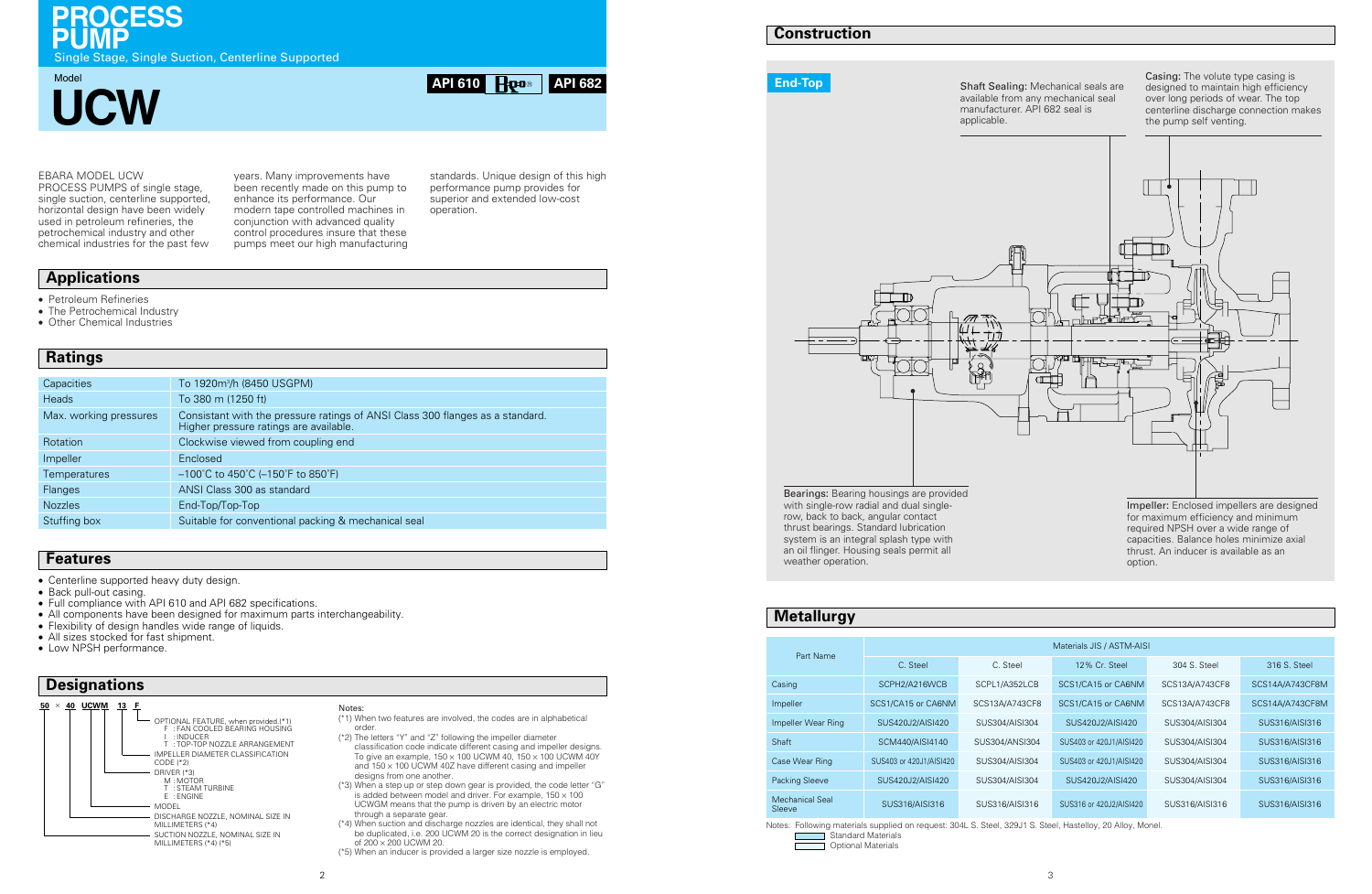## **Performance Ranges**

● The fan cooling system can be installed on both end-top and top-top nozzle pumps.

● The fan cooling system improves the operating temperature of the pump under severe conditions, without use of water.

## **Optional Features**

**Fan Cooled Bearing Housings**

In order to accomodate your requests, the following features are available.

Inducer Arrangement Water Cooled Bearing Housing/Integrated Jacket Type

Oil Ring Lubricated Bearings Fan Cooled Bearing Housing Oil Mist Lubricated Bearings Water Cooled Stuffing Box/Separate Jacket Type Water Cooled Bearing Housing/Separate Jacket Type Water Cooled Stuffing Box/Integrated Jacket Type



## Model UCW General Process Pumps

General Process Pumps

ل<del>تها</del> П -900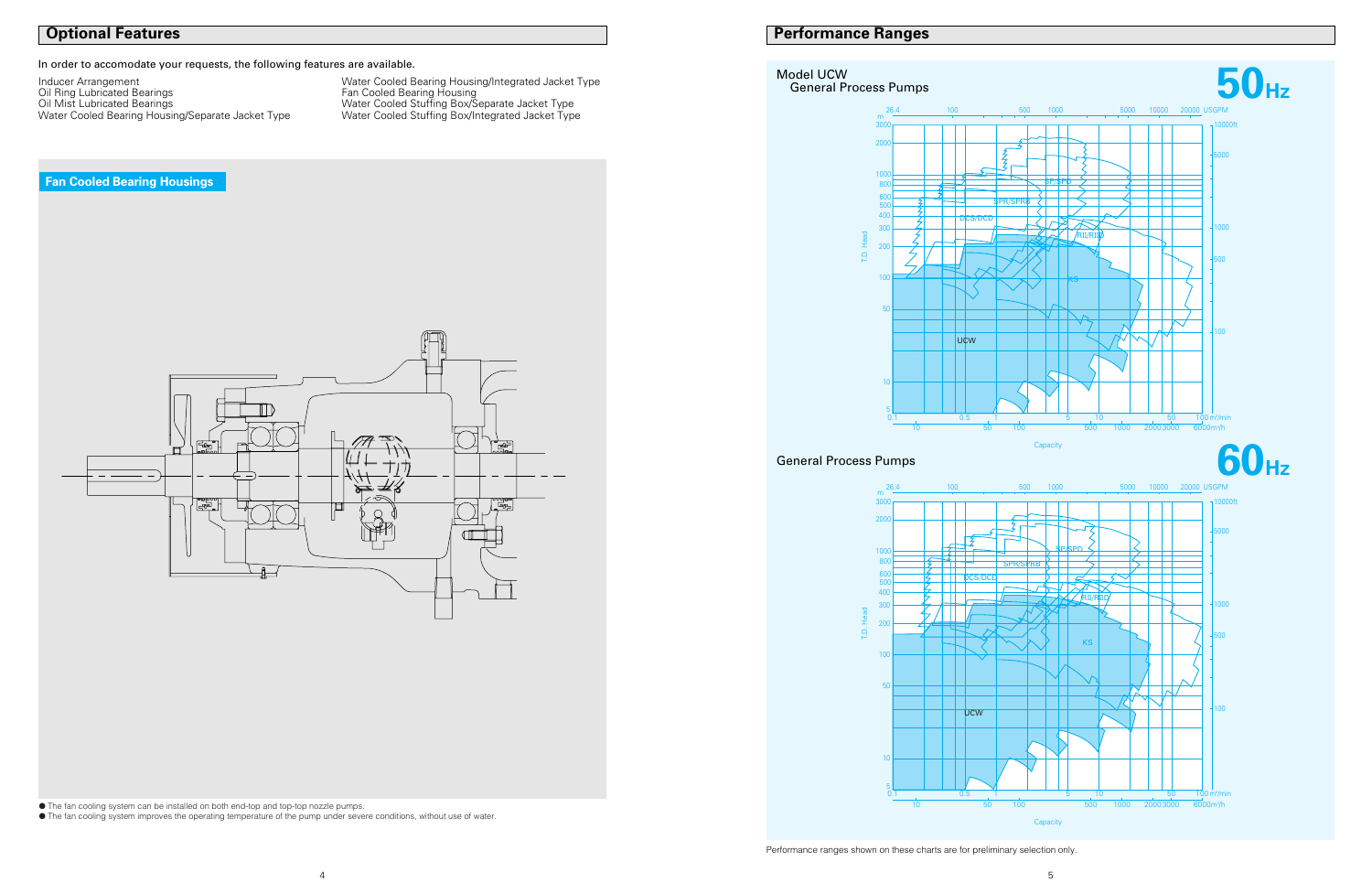## **Performance Ranges**



This selection chart is prepared for preliminary selection. Refer to individual performance curves for final selection. O denotes B.E.P. of the performance with an impeller of maximum diameter.





**1450min**-1

This selection chart is prepared for preliminary selection. Refer to individual performance curves for final selection. O denotes B.E.P. of the performance with an impeller of maximum diameter.





**1750min**-1

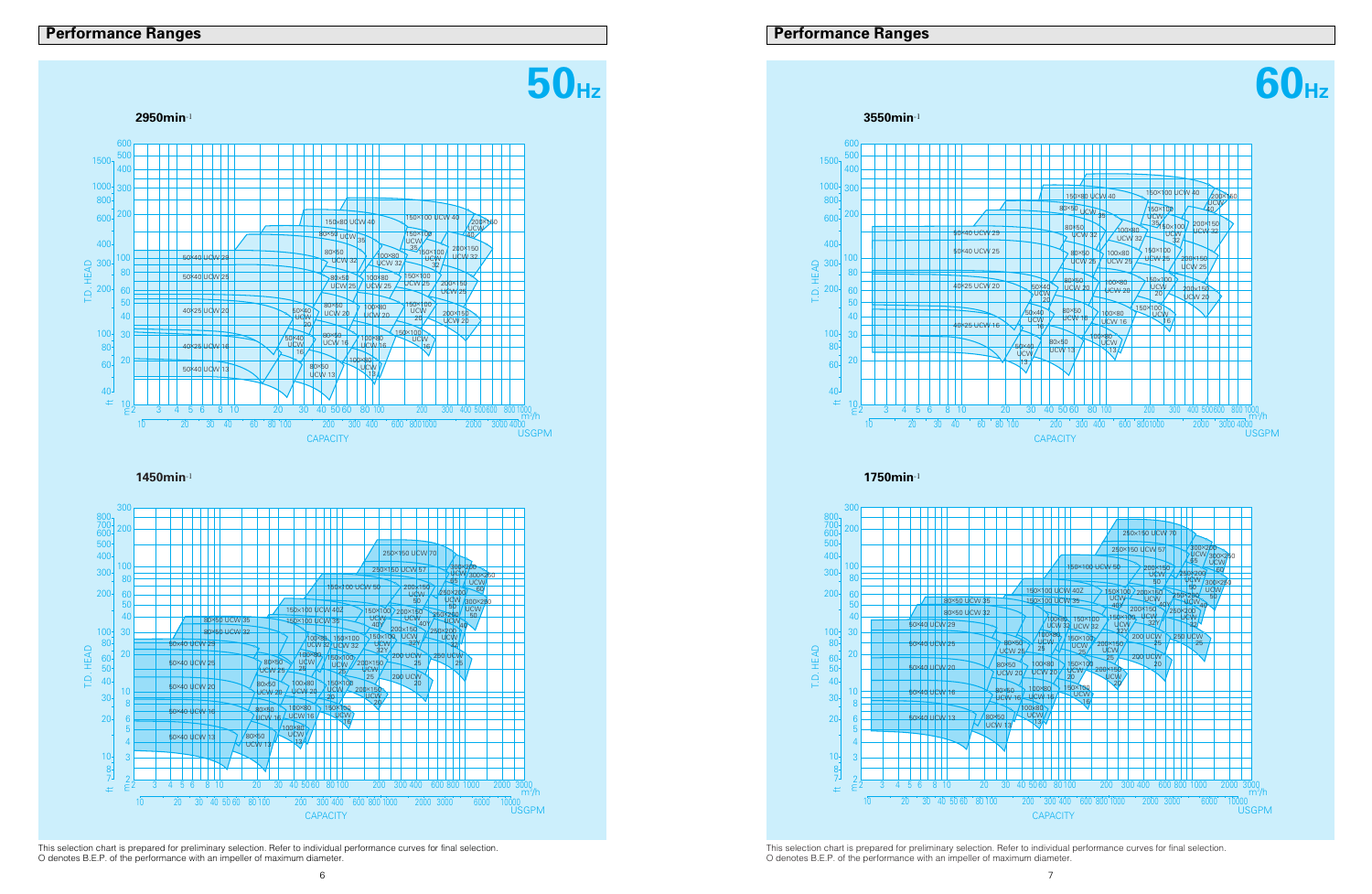|                          | PUMP AND MOTOR (mm) |                |     |     |       |       |        |     |     |           | BASE (mm) |             | APPROX WEIGHT (kg) |  |
|--------------------------|---------------------|----------------|-----|-----|-------|-------|--------|-----|-----|-----------|-----------|-------------|--------------------|--|
| PUMP MODEL               | P <sub>1</sub>      | P <sub>2</sub> | H1  | H2  | M1    | M2    | LA     | X   | Α   | <b>BL</b> | <b>BW</b> | <b>PUMP</b> | <b>BASE</b>        |  |
| 40× 25UCW16              | 120                 | 610            | 240 | 420 | 370.5 | 531.5 | 1772   | 140 | 190 | 2030      | 600       | 135         | 273                |  |
| 40× 25UCW20              | 120                 | 610            | 240 | 420 | 370.5 | 531.5 | 1772   | 140 | 190 | 2030      | 600       | 135         | 273                |  |
| 50× 40UCW13,13N          | 135                 | 610            | 240 | 420 | 370.5 | 531.5 | 1787   | 140 | 190 | 2040      | 600       | 139         | 274                |  |
| 50x 40UCW16,16N          | 135                 | 610            | 240 | 420 | 370.5 | 531.5 | 1787   | 140 | 190 | 2040      | 600       | 141         | 274                |  |
| 50× 40UCW20              | 135                 | 610            | 240 | 420 | 395.5 | 600.5 | 1881   | 140 | 200 | 2140      | 600       | 141         | 285                |  |
| 50× 40UCW25,25N          | 140                 | 680            | 275 | 485 | 452.5 | 600.5 | 2013   | 140 | 200 | 2270      | 700       | 210         | 416                |  |
| 50x 40UCW29,29N          | 145                 | 680            | 290 | 485 | 452.5 | 600.5 | 2018   | 140 | 200 | 2270      | 700       | 222         | 414                |  |
| 80× 50UCW13              | 140                 | 610            | 240 | 420 | 370.5 | 574.5 | 1835   | 140 | 190 | 2090      | 600       | 139         | 281                |  |
| 80x 50UCW16,16N          | 140                 | 610            | 240 | 420 | 370.5 | 574.5 | 1835   | 140 | 190 | 2090      | 600       | 139         | 281                |  |
| 80x 50UCW20,20N          | 150                 | 610            | 240 | 420 | 395.5 | 600.5 | 1896   | 140 | 200 | 2150      | 600       | 147         | 286                |  |
| 80× 50UCW25,25N          | 145                 | 680            | 270 | 485 | 452.5 | 600.5 | 2018   | 140 | 200 | 2270      | 700       | 214         | 416                |  |
| 80× 50UCW32,32N          | 170                 | 760            | 310 | 505 | 509.5 | 545.5 | 2125   | 140 | 240 | 2380      | 740       | 345         | 442                |  |
| 80× 50UCW35              | 180                 | 760            | 340 | 525 | 554.5 | 930.5 | 2565   | 140 | 240 | 2820      | 760       | 420         | 539                |  |
| 100× 80UCW13             | 170                 | 680            | 260 | 460 | 402   | 600.5 | 1992.5 | 140 | 190 | 2250      | 600       | 176         | 306                |  |
| 100x 80UCW16             | 170                 | 680            | 260 | 460 | 402   | 600.5 | 1992.5 | 140 | 190 | 2250      | 600       | 177         | 306                |  |
| 100x 80UCW20,20N         | 165                 | 680            | 260 | 485 | 414.5 | 814.5 | 2214   | 140 | 190 | 2470      | 620       | 182         | 423                |  |
| 100× 80UCW25,25N         | 165                 | 760            | 300 | 485 | 509.5 | 545.5 | 2120   | 140 | 210 | 2380      | 700       | 281         | 427                |  |
| 100× 80UCW32             | 170                 | 760            | 410 | 565 | 554.5 | 930.5 | 2555   | 140 | 260 | 2805      | 860       | 417         | 615                |  |
| 150× 80UCW40             | 185                 | 880            | 470 | 650 | 554.5 | 930.5 | 2730   | 180 | 280 | 3000      | 980       | 623         | 882                |  |
| 150× 80UCW40S,40U        | 205                 | 880            | 400 | 590 | 554.5 | 930.5 | 2730   | 180 | 270 | 3000      | 860       | 620         | 780                |  |
| 150×100UCW16             | 190                 | 680            | 295 | 525 | 452.5 | 930.5 | 2393   | 140 | 240 | 2660      | 660       | 224         | 511                |  |
| 150×100UCW20             | 185                 | 760            | 340 | 525 | 554.5 | 930.5 | 2570   | 140 | 220 | 2840      | 720       | 319         | 534                |  |
| 150×100UCW25,25N         | 185                 | 760            | 340 | 525 | 554.5 | 930.5 | 2570   | 140 | 220 | 2840      | 720       | 363         | 534                |  |
| 150×100UCW32,32N         | 195                 | 760            | 450 | 650 | 554.5 | 930.5 | 2620   | 180 | 300 | 2890      | 980       | 562         | 902                |  |
| 150×100UCW32Y,32YN       | 200                 | 760            | 370 | 590 | 452.5 | 930.5 | 2523   | 180 | 270 | 2790      | 870       | 600         | 776                |  |
| 150×100UCW35             | 195                 | 760            | 450 | 650 | 554.5 | 930.5 | 2620   | 180 | 300 | 2890      | 980       | 590         | 902                |  |
| 150×100UCW40             | 200                 | 880            | 575 | 690 | 554.5 | 930.5 | 2765   | 200 | 310 | 3030      | 1120      | 774         | 1003               |  |
| 150×100UCW40Y,40YN       | 205                 | 760            | 420 | 610 | 539.5 | 575   | 2259.5 | 180 | 270 | 2530      | 960       | 696         | 727                |  |
| 150×100UCW40Z            | 200                 | 760            | 370 | 590 | 452.5 | 930.5 | 2523   | 180 | 270 | 2790      | 870       | 700         | 776                |  |
| 150×100UCW50             | 215                 | 880            | 460 | 650 | 614.5 | 620.5 | 2510   | 180 | 280 | 2780      | 990       | 1090        | 823                |  |
| 200<br><b>UCW20</b>      | 250                 | 795            | 430 | 610 | 482.5 | 495   | 2222.5 | 200 | 270 | 2500      | 930       | 700         | 710                |  |
| 200<br>UCW <sub>25</sub> | 220                 | 795            | 480 | 630 | 514   | 515   | 2224   | 180 | 280 | 2500      | 970       | 765         | 758                |  |
| 200×150UCW20             | 220                 | 775            | 380 | 570 | 554.5 | 930.5 | 2680   | 200 | 270 | 2950      | 810       | 404         | 785                |  |
| 200×150UCW25             | 220                 | 790            | 450 | 590 | 554.5 | 930.5 | 2695   | 200 | 270 | 2970      | 910       | 512         | 856                |  |
| 200×150UCW32             | 220                 | 880            | 450 | 590 | 554.5 | 930.5 | 2785   | 200 | 270 | 3060      | 910       | 559         | 842                |  |
| 200×150UCW32Y            | 230                 | 790            | 480 | 650 | 614.5 | 620.5 | 2435   | 180 | 290 | 2710      | 1000      | 876         | 865                |  |
| 200×150UCW40             | 230                 | 880            | 525 | 690 | 554.5 | 930.5 | 2795   | 200 | 300 | 3070      | 1120      | 834         | 1023               |  |
| 200×150UCW40Y,40N        | 230                 | 790            | 480 | 650 | 614.5 | 620.5 | 2435   | 180 | 290 | 2710      | 1000      | 881         | 865                |  |
| 200×150UCW50,50N         | 245                 | 980            | 580 | 690 | 614.5 | 620.5 | 2640   | 180 | 330 | 2910      | 1200      | 1510        | 1025               |  |
| 250<br>UCW <sub>25</sub> | 280                 | 815            | 580 | 690 | 614.5 | 620.5 | 2530   | 200 | 320 | 2830      | 1170      | 860         | 1056               |  |
| 250×200UCW32             | 255                 | 880            | 580 | 690 | 614.5 | 620.5 | 2570   | 200 | 320 | 2870      | 1140      | 1040        | 1011               |  |
| 250×200UCW40             | 255                 | 880            | 580 | 690 | 614.5 | 620.5 | 2570   | 200 | 320 | 2870      | 1140      | 1050        | 1011               |  |
| 250×200UCW50,50N         | 250                 | 980            | 650 | 730 | 589   | 575   | 2594   | 200 | 360 | 2900      | 1240      | 790         | 1042               |  |
| 250×150UCW57             | 250                 | 1140           | 650 | 780 | 741   | 1078  | 3489   | 280 | 370 | 3790      | 1305      | 1900        | 1414               |  |
| 250×150UCW70             | 270                 | 1230           | 780 | 880 | 874   | 1271  | 3945   | 300 | 430 | 4250      | 1475      | 2100        | 1747               |  |
| 300×250UCW50             | 300                 | 1165           | 750 | 820 | 874   | 1271  | 3890   | 280 | 360 | 4190      | 1335      | 2100        | 1626               |  |
| 300×250UCW60             | 300                 | 1230           | 750 | 840 | 1095  | 1593  | 4510   | 300 | 410 | 4810      | 1435      | 2300        | 1910               |  |
| 300×200UCW65             | 280                 | 1220           | 750 | 880 | 914   | 1330  | 4044   | 300 | 410 | 4350      | 1455      | 2200        | 1758               |  |
|                          |                     |                |     |     |       |       |        |     |     |           |           |             |                    |  |



## **End-Top End-Top**

| × | I<br>۰.<br>v.<br>٠<br>× |
|---|-------------------------|
|---|-------------------------|

7. These measurements are approximate and for reference.<br>
These measurements are approximate and for reference. The second of this BW measurement.<br>
The When reservoir provided, please add 400mm to this BW measurement.<br>
The

Certified drawings will be provided in all cases of actual construction. Motor dimensions are for a given IEC frame. Base-plates are sized per our standard, not per the standard base plates in Appendix H of API 610. On providing on inducer and / or a fan Cooled bearing housing, the certain dimensions differ from those in dicated in the above list.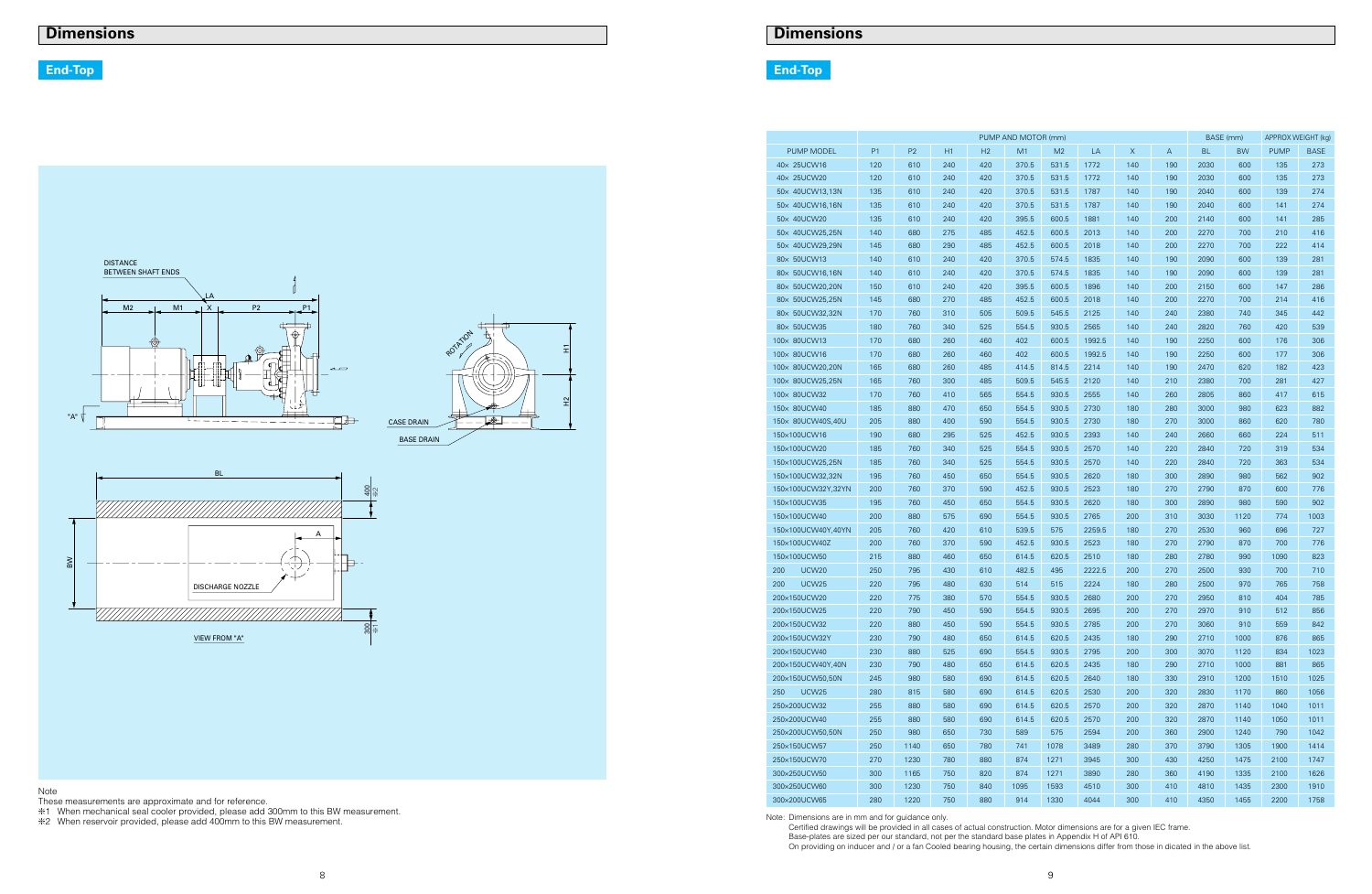## **Dimension**

|                      | PUMP AND MOTOR (mm)<br>BASE (mm) |                |     |                |                |     |                |       |                |      |     |     | APPROX WEIGHT (kg) |           |             |             |
|----------------------|----------------------------------|----------------|-----|----------------|----------------|-----|----------------|-------|----------------|------|-----|-----|--------------------|-----------|-------------|-------------|
| <b>PUMP MODEL</b>    | P1                               | P <sub>2</sub> | P3  | P <sub>4</sub> | P <sub>5</sub> | H1  | H <sub>2</sub> | M1    | M <sub>2</sub> | LA   | X   | A   | <b>BL</b>          | <b>BW</b> | <b>PUMP</b> | <b>BASE</b> |
| 40× 25UCW16T         | 96                               | 610            | 25  | 90             | 100            | 210 | 420            | 370.5 | 531.5          | 1748 | 140 | 190 | 2030               | 600       | 135         | 273         |
| 40× 25UCW20T         | 100                              | 610            | 25  | 80             | 110            | 230 | 420            | 370.5 | 531.5          | 1752 | 140 | 190 | 2030               | 600       | 140         | 273         |
| 50× 40UCW13T,13NT    | 113                              | 610            | 30  | 90             | 100            | 210 | 420            | 370.5 | 531.5          | 1765 | 140 | 190 | 2040               | 600       | 145         | 274         |
| 50× 40UCW16T,16NT    | 113                              | 610            | 30  | 90             | 100            | 210 | 420            | 370.5 | 531.5          | 1765 | 140 | 190 | 2040               | 600       | 150         | 274         |
| 50x 40UCW20T         | 117                              | 610            | 30  | 80             | 100            | 230 | 420            | 395.5 | 600.5          | 1863 | 140 | 200 | 2140               | 600       | 150         | 285         |
| 50× 40UCW25T,25NT    | 125                              | 680            | 30  | 80             | 140            | 260 | 485            | 452.5 | 600.5          | 1998 | 140 | 200 | 2270               | 700       | 220         | 416         |
| 50x 40UCW29T,29NT    | 127                              | 680            | 30  | 80             | 155            | 270 | 485            | 452.5 | 600.5          | 2000 | 140 | 200 | 2270               | 700       | 235         | 414         |
| 80x 50UCW13T         | 128                              | 610            | 30  | 115            | 110            | 230 | 420            | 370.5 | 574.5          | 1823 | 140 | 190 | 2090               | 600       | 145         | 281         |
| 80x 50UCW16T,16NT    | 128                              | 610            | 30  | 115            | 110            | 230 | 420            | 370.5 | 574.5          | 1823 | 140 | 190 | 2090               | 600       | 145         | 281         |
| 80x 50UCW20T,20NT    | 141                              | 610            | 30  | 105            | 120            | 240 | 420            | 395.5 | 600.5          | 1887 | 140 | 200 | 2150               | 600       | 155         | 286         |
| 80x 50UCW25T,25NT    | 138                              | 680            | 40  | 90             | 145            | 260 | 485            | 452.5 | 600.5          | 2011 | 140 | 200 | 2270               | 700       | 225         | 416         |
| 80x 50UCW32T,32NT    | 147                              | 760            | 40  | 80             | 185            | 350 | 505            | 509.5 | 545.5          | 2102 | 140 | 240 | 2380               | 740       | 360         | 442         |
| 80x 50UCW35T         | 175                              | 760            | 60  | 80             | 190            | 320 | 525            | 554.5 | 930.5          | 2560 | 140 | 240 | 2820               | 760       | 500         | 539         |
| 100x 80UCW13T        | 160                              | 680            | 60  | 150            | 120            | 260 | 460            | 402   | 600.5          | 1983 | 140 | 190 | 2250               | 600       | 185         | 306         |
| 100x 80UCW16T        | 160                              | 680            | 60  | 150            | 120            | 260 | 460            | 402   | 600.5          | 1983 | 140 | 190 | 2250               | 600       | 185         | 306         |
| 100x 80UCW20T,20NT   | 164                              | 680            | 50  | 130            | 135            | 250 | 485            | 414.5 | 814.5          | 2213 | 140 | 190 | 2470               | 620       | 190         | 423         |
| 100x 80UCW25T,25NT   | 173                              | 760            | 50  | 120            | 160            | 280 | 485            | 509.5 | 545.5          | 2128 | 140 | 210 | 2380               | 700       | 295         | 427         |
| 100x 80UCW32T        | 177                              | 760            | 50  | 90             | 195            | 350 | 565            | 554.5 | 930.5          | 2562 | 140 | 260 | 2805               | 860       | 430         | 615         |
| 150× 80UCW40T        | 195                              | 880            | 40  | 110            | 240            | 450 | 650            | 554.5 | 930.5          | 2740 | 180 | 280 | 3000               | 980       | 640         | 882         |
| 150x 80UCW40ST,40UT  | 195                              | 880            | 40  | 110            | 240            | 450 | 590            | 554.5 | 930.5          | 2740 | 180 | 270 | 3000               | 860       | 640         | 780         |
| 150×100UCW16T        | 218                              | 680            | 90  | 200            | 145            | 320 | 525            | 452.5 | 930.5          | 2421 | 140 | 240 | 2660               | 660       | 240         | 511         |
| 150×100UCW20T        | 203                              | 760            | 70  | 170            | 185            | 330 | 525            | 554.5 | 930.5          | 2588 | 140 | 220 | 2840               | 720       | 340         | 534         |
| 150×100UCW25T,25NT   | 203                              | 760            | 70  | 170            | 185            | 330 | 525            | 554.5 | 930.5          | 2588 | 140 | 220 | 2840               | 720       | 380         | 534         |
| 150×100UCW32T,32NT   | 207                              | 760            | 60  | 150            | 210            | 420 | 650            | 554.5 | 930.5          | 2632 | 180 | 300 | 2890               | 980       | 585         | 902         |
| 150×100UCW32YT,32YNT | 256                              | 760            | 80  | 105            | 220            | 355 | 590            | 452.5 | 930.5          | 2579 | 180 | 270 | 2790               | 870       | 625         | 776         |
| 150×100UCW35T        | 251                              | 760            | 90  | 115            | 240            | 435 | 650            | 554.5 | 930.5          | 2676 | 180 | 300 | 2890               | 980       | 615         | 902         |
| 150×100UCW40T        | 238                              | 880            | 60  | 95             | 270            | 500 | 690            | 554.5 | 930.5          | 2803 | 200 | 310 | 3030               | 1120      | 805         | 1003        |
| 150×100UCW40YT,40YNT | 251                              | 760            | 110 | 105            | 245            | 400 | 610            | 539.5 | 575            | 2306 | 180 | 270 | 2530               | 960       | 720         | 727         |
| 150×100UCW40ZT       | 214                              | 760            | 70  | 105            | 235            | 370 | 590            | 452.5 | 930.5          | 2537 | 180 | 270 | 2790               | 870       | 725         | 776         |
| 150×100UCW50T        | 256                              | 880            | 110 | 115            | 290            | 430 | 650            | 614.5 | 620.5          | 2551 | 180 | 280 | 2780               | 990       | 1110        | 823         |
| UCW20T<br>200        | 300                              | 795            | 160 | 190            | 240            | 380 | 610            | 482.5 | 495            | 2273 | 200 | 270 | 2500               | 930       | 730         | 710         |
| 200<br>UCW25T        | 282                              | 795            | 140 | 190            | 260            | 400 | 630            | 514   | 515            | 2286 | 180 | 280 | 2500               | 970       | 800         | 758         |
| 200×150UCW20T        | 238                              | 775            | 110 | 220            | 195            | 370 | 570            | 554.5 | 930.5          | 2698 | 200 | 270 | 2950               | 810       | 430         | 785         |
| 200×150UCW25T        | 245                              | 790            | 90  | 190            | 240            | 400 | 590            | 554.5 | 930.5          | 2720 | 200 | 270 | 2970               | 910       | 545         | 856         |
| 200×150UCW32T        | 245                              | 880            | 90  | 190            | 240            | 400 | 590            | 554.5 | 930.5          | 2810 | 200 | 270 | 3060               | 910       | 585         | 842         |
| 200×150UCW32YT       | 395                              | 790            | 120 | 140            | 275            | 450 | 650            | 614.5 | 620.5          | 2600 | 180 | 290 | 2710               | 1000      | 910         | 865         |
| 200×150UCW40T        | 257                              | 880            | 100 | 155            | 265            | 500 | 690            | 554.5 | 930.5          | 2822 | 200 | 300 | 3070               | 1120      | 870         | 1023        |
| 200×150UCW40YT,40NT  | 395                              | 790            | 120 | 140            | 275            | 450 | 650            | 614.5 | 620.5          | 2600 | 180 | 290 | 2710               | 1000      | 910         | 865         |
| 200×150UCW50T,50NT   | 312                              | 980            | 100 | 120            | 320            | 500 | 690            | 614.5 | 620.5          | 2707 | 180 | 330 | 2910               | 1200      | 1540        | 1025        |
| UCW25T<br>250        | 354                              | 815            | 180 | 195            | 310            | 450 | 690            | 614.5 | 620.5          | 2604 | 200 | 320 | 2830               | 1170      | 940         | 1056        |
| 250×200UCW32T        | 344                              | 880            | 185 | 160            | 310            | 560 | 690            | 614.5 | 620.5          | 2659 | 200 | 320 | 2870               | 1140      | 1090        | 1011        |
| 250×200UCW40T        | 344                              | 880            | 185 | 160            | 310            | 560 | 690            | 614.5 | 620.5          | 2659 | 200 | 320 | 2870               | 1140      | 1100        | 1011        |
| 250×200UCW50T,50NT   | 364                              | 980            | 160 | 160            | 355            | 610 | 730            | 589   | 575            | 2708 | 200 | 360 | 2900               | 1240      | 1840        | 1042        |
| 250×150UCW57T        | 342                              | 1140           | 140 | 130            | 365            | 570 | 780            | 741   | 1078           | 3581 | 280 | 370 | 3790               | 1305      | 1950        | 1414        |
| 250×150UCW70T        | 360                              | 1230           | 140 | 120            | 450            | 680 | 880            | 874   | 1271           | 4035 | 300 | 430 | 4250               | 1475      | 2150        | 1747        |
| 300×250UCW50T        | 410                              | 1165           | 160 | 180            | 410            | 620 | 820            | 874   | 1271           | 4000 | 280 | 360 | 4190               | 1335      | 2150        | 1626        |
| 300×250UCW60T        | 376                              | 1230           | 180 | 150            | 425            | 640 | 840            | 1095  | 1593           | 4594 | 300 | 410 | 4810               | 1435      | 2360        | 1910        |
| 300×200UCW65T        | 364                              | 1220           | 150 | 150            | 430            | 660 | 880            | 914   | 1330           | 4128 | 300 | 410 | 4350               | 1455      | 2250        | 1758        |

## **Top-Top**

Note: Dimensions are in mm and for guidance only.

Certified drawings will be provided in all cases of actual construction. Motor dimensions are for a given IEC frame. Base-plates are sized per our standard, not per the standard base plates in Appendix H of API 610. On providing on inducer and / or a fan Cooled bearing housing, the certain dimensions differ from those in dicated in the above list.



## **Top-Top**

Note

These measurements are approximate and for reference. ❇1 When mechanical seal cooler provided, please add 300mm to this BW measurement.

❇2 When reservoir provided, please add 400mm to this BW measurement.